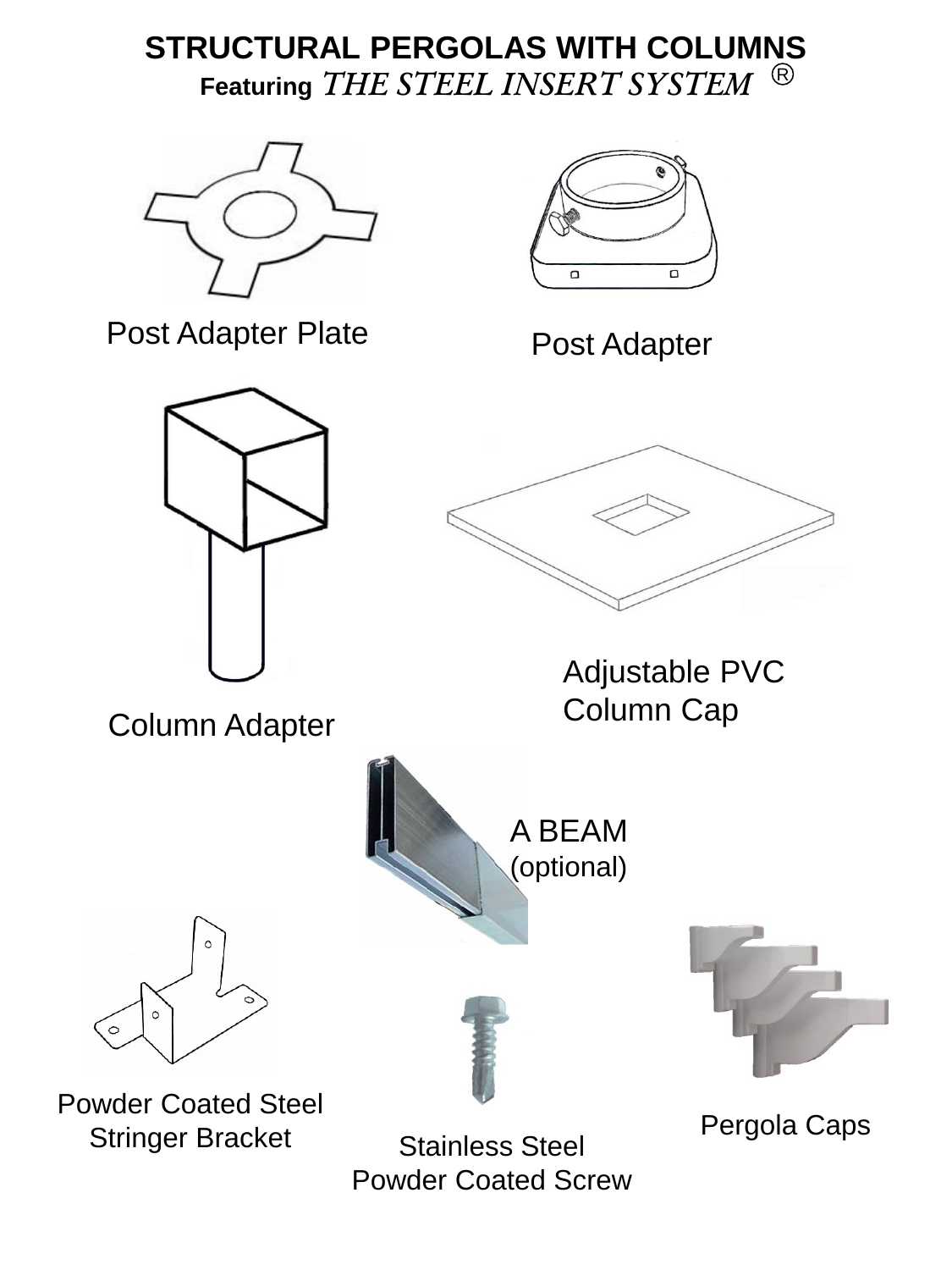## **STRUCTURAL PERGOLAS WITH COLUMNS** Featuring the *STEEL INSERT SYSTEM* R

## **Important information**:

- 1. Placement of post holes.
- 2. Height of bottom beam.



**At least 3" of beam must protrude 1. from column trim** (before cap is added). *For example*: If beam is 16' long, columns can be a **maximum** of 15'6" outside to outside. If it is shorter, beam can be trimmed. Post placement is critical to achieve structural integrity. These measurements may be adjusted. For best results, lay out footprint to ensure material fits correctly. **Read instructions thoroughly so important steps will not be omitted.**



Determine the height of your bottom beam (generally **2.** between 86" and 96"). The steel post must be installed so the top of steel post is level with the top of the column. Column Adapter inserts into steel post, is drilled and through bolted. The column is sleeved over the steel post. Top and bottom column trim pieces are installed next, followed by the Adjustable PVC Column Cap. The filled carrying beam rests on the Adjustable PVC Column Cap, then is through-bolted to the Column Adapter**.** The steel posts can be set higher and cut to fit if necessary. **3" 40wt galvanized pipe is recommended.**

Following steps 1&2 will ensure your pergola is structural and the material will fit correctly.

Determine post placement, dig holes (at least 3' deep) and set in concrete, or core drill into concrete pad (8" -12" recommended) and set with hydraulic cement, following steps 1 & 2. **3" 40wt galvanized pipe is recommended\*.** Cross measure for square. Allow concrete to cure (typically 1 day). *Check posts for correct height before continuing.*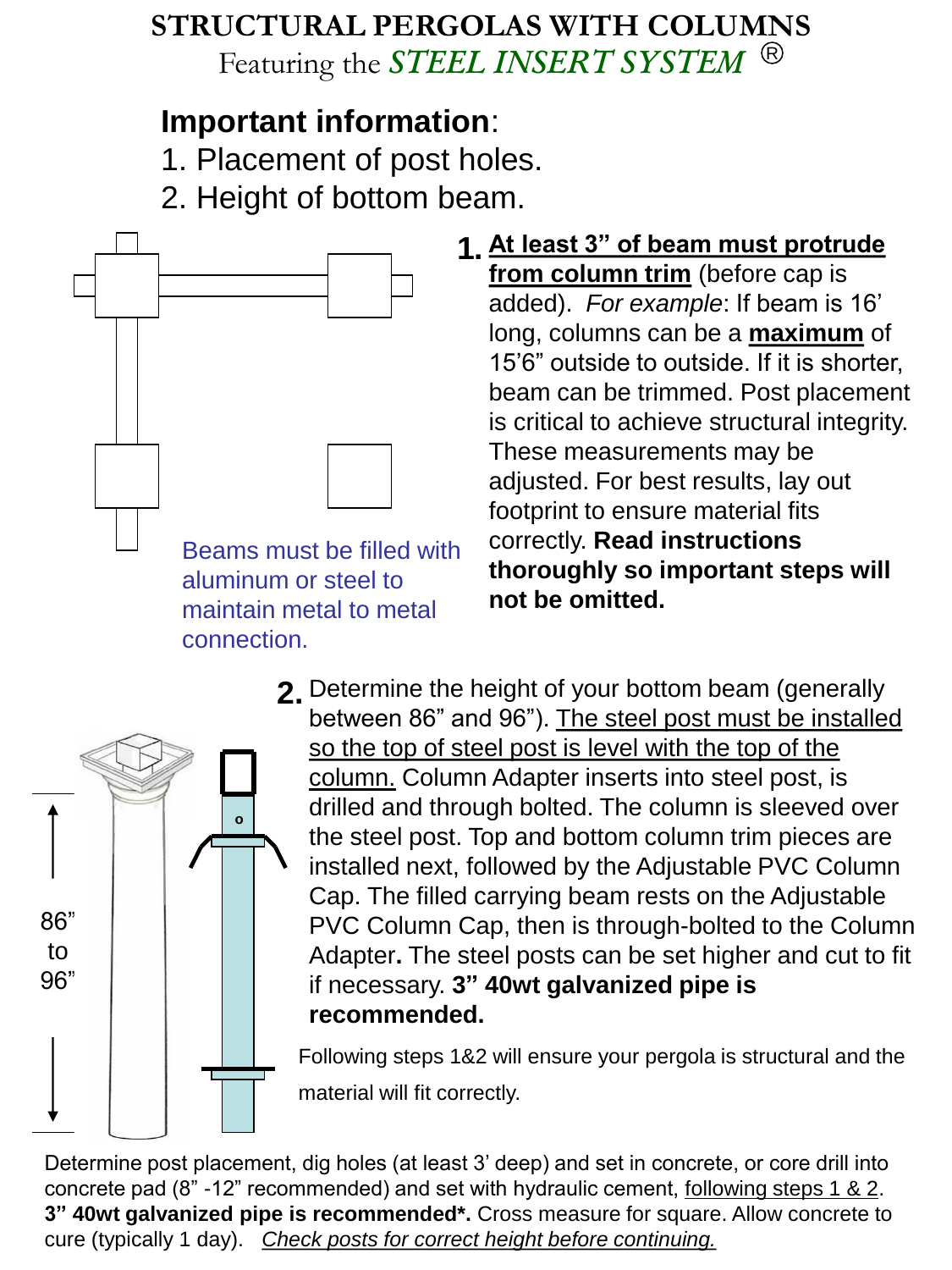Remove set screws from Post Adapters, place Post Adapter Plates over Post Adapters. Re install set screws. Attach Post Adapter Plates to Post Adapters with 4 Tek Screws (*confirm plate placement only if using square columns – plates must be placed so tips fit square columns correctly*) (**Fig. 1**). Slide assembled Post Adapters over steel posts (2 per post) and set a maximum of 12" from top & bottom of posts. Tighten set screws and tek screw to posts (**Fig. 2**).

\*Modify adapters to fit into columns. **Top Post Adapter:** bend plate tips downward so column will fit snugly over adapters (**Fig. 3**). Do not over bend tips. **Bottom Post Adapter:** subtract outside diameter of post adapter top (**A**) from inside diameter of column bottom (**B**). Divide by two. This will be the distance from the top of post adapter the post plate tips will be cut. Mark and cut with band saw/jigsaw. **Alternate Method:** *Measure and cut tips before attaching adapter to post. Dry fit cut adapter into column bottom to determine adapter placement on post*  (**C**). **Double check plate tip positions before sleeving column over posts.**

**Determine height of steel post at this time. Steel post and column must be the same height. Bottom of carrying beam will be slightly above this height.**

**\***Column adapters fit inside of steel posts. Align to fit layout (**Fig. 3&4**). Drill pilot hole to secure column adapters to steel posts (either through bolt, tek screw or shear pin). **Double check adapter alignment before fastening. Adapter must be aligned so beams will run correctly.**

\***Double check all adapters before installing columns. Columns will be very difficult to remove once installed.** Sleeve PVC columns over steel posts (**Fig.5**). Apply downward pressure so column will fit correctly. When column reached bottom adapter, adjust column so it fits over adapter and push down to ground level.

**Fig. 5**

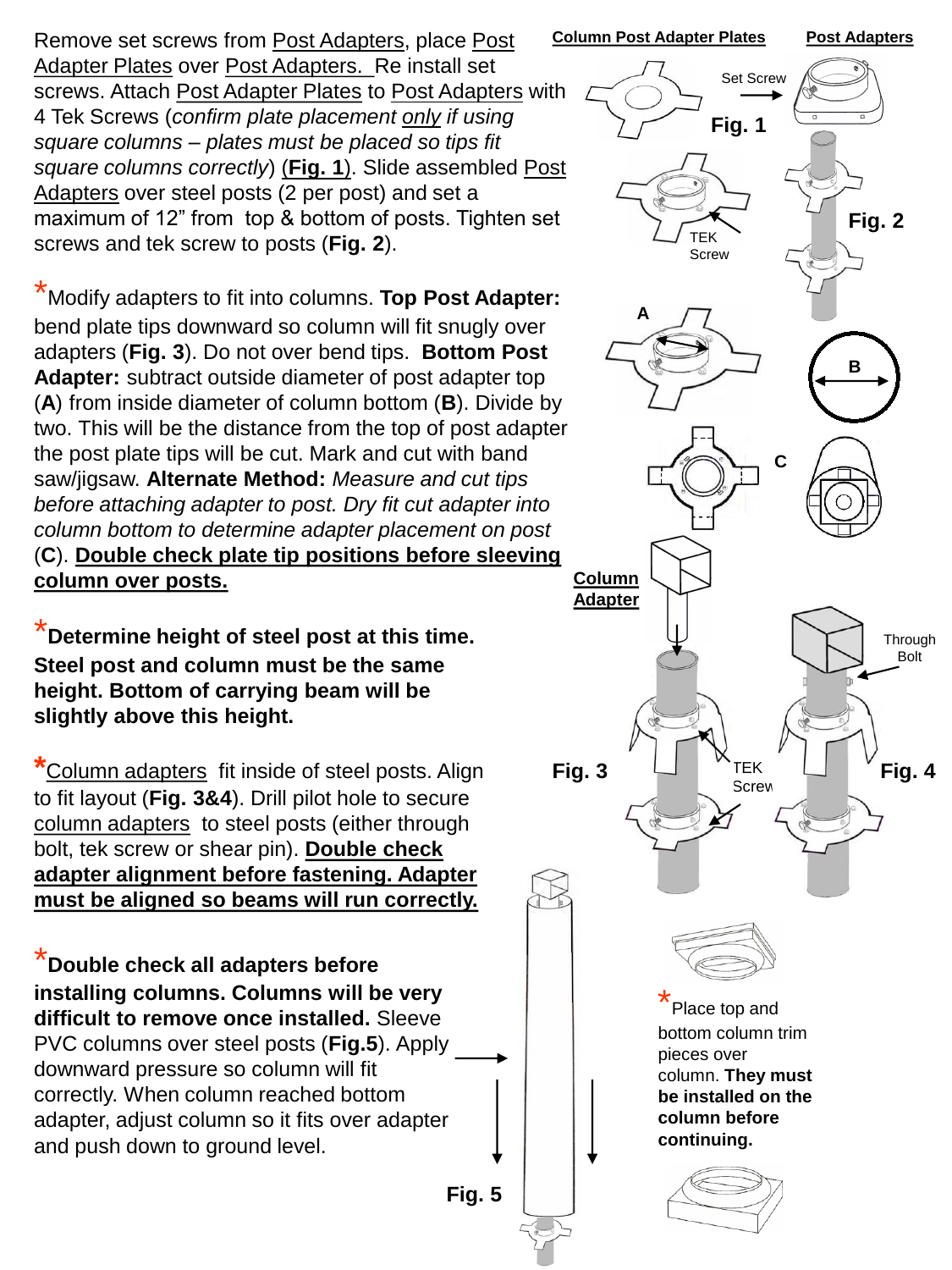

Begin placement of filled carrying beams. Ensure carrying beams extend beyond column trim equally. Dry fit beams, clamp in place. Mark and drill beams. Through bolt.

## **Double Stack Method**



**Single Stack Method**











Drill carrying beams, drill pilot hole through column adapters and through bolt beams to post.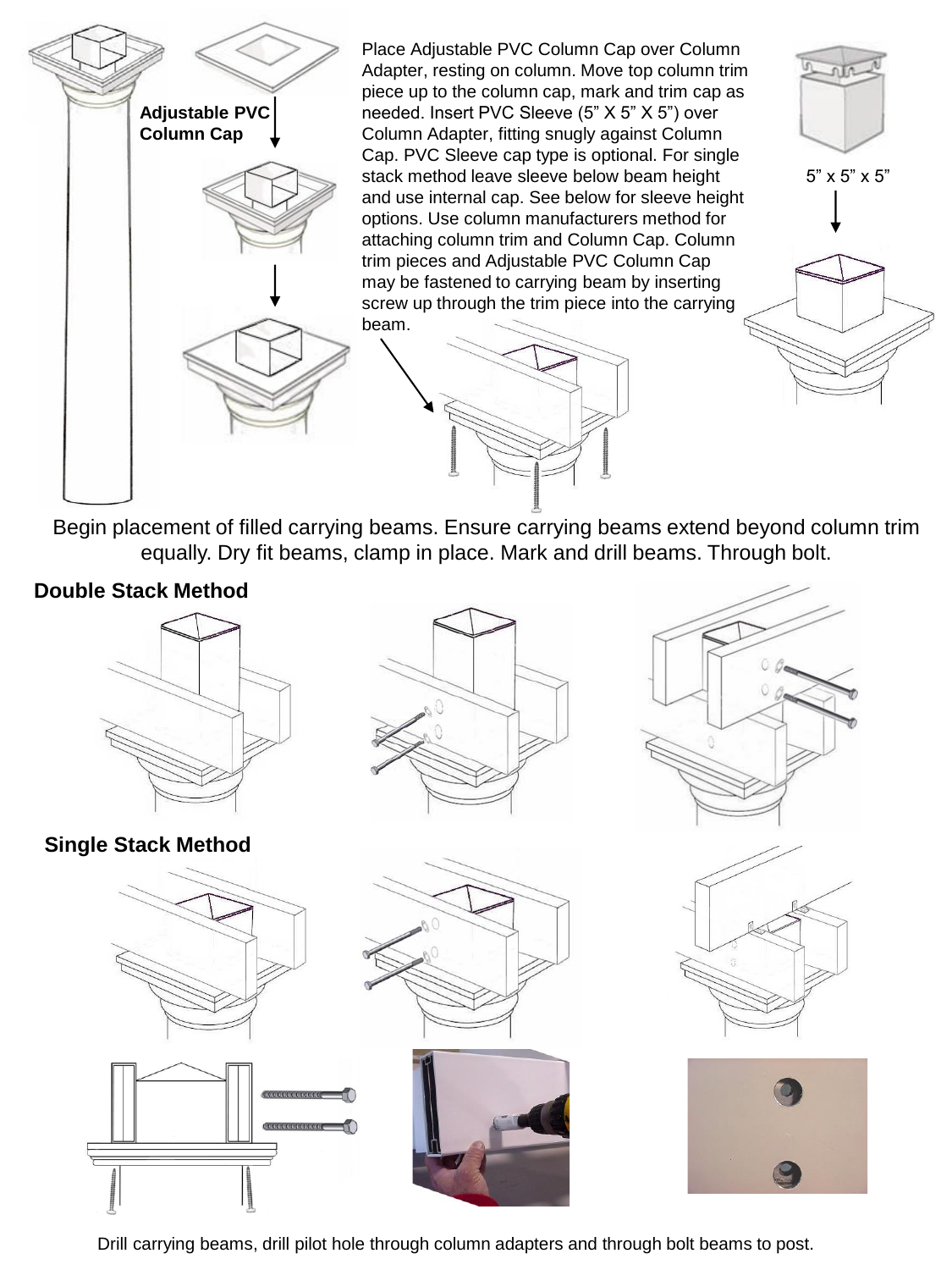Determine placement for remaining cross beams. For a **four post pergola\*,** all cross beams must be filled. Measure bay (AB) and divide into equal increments. Place cross beams on carrying beams, fasten with 2" steel beam brackets

Determine placement for top cross ties using the same template. Cross ties may be 1  $\frac{1}{2}$ " square or 2" x 3  $\frac{1}{2}$ ". Fasten to cross beams with steel beam brackets (1 ½" or 2"). Begin with cross tie directly above carrying beam. The end ties can be cut to fit between posts or routed into posts.



Beams must be filled with aluminum or steel to maintain metal to metal connection.

Attach all brackets. Install pergola caps. A small spot of glue on inside top and bottom of pergola cap is sufficient.

**\*Four post pergola- all beams are filled, OPTION: carrying beams and end cross beams are filled, remaining cross beams may be ribbed (without stiffeners)) only if distance between carrying beams (AB) is 8' or less. If over 8', all beams must be filled.**